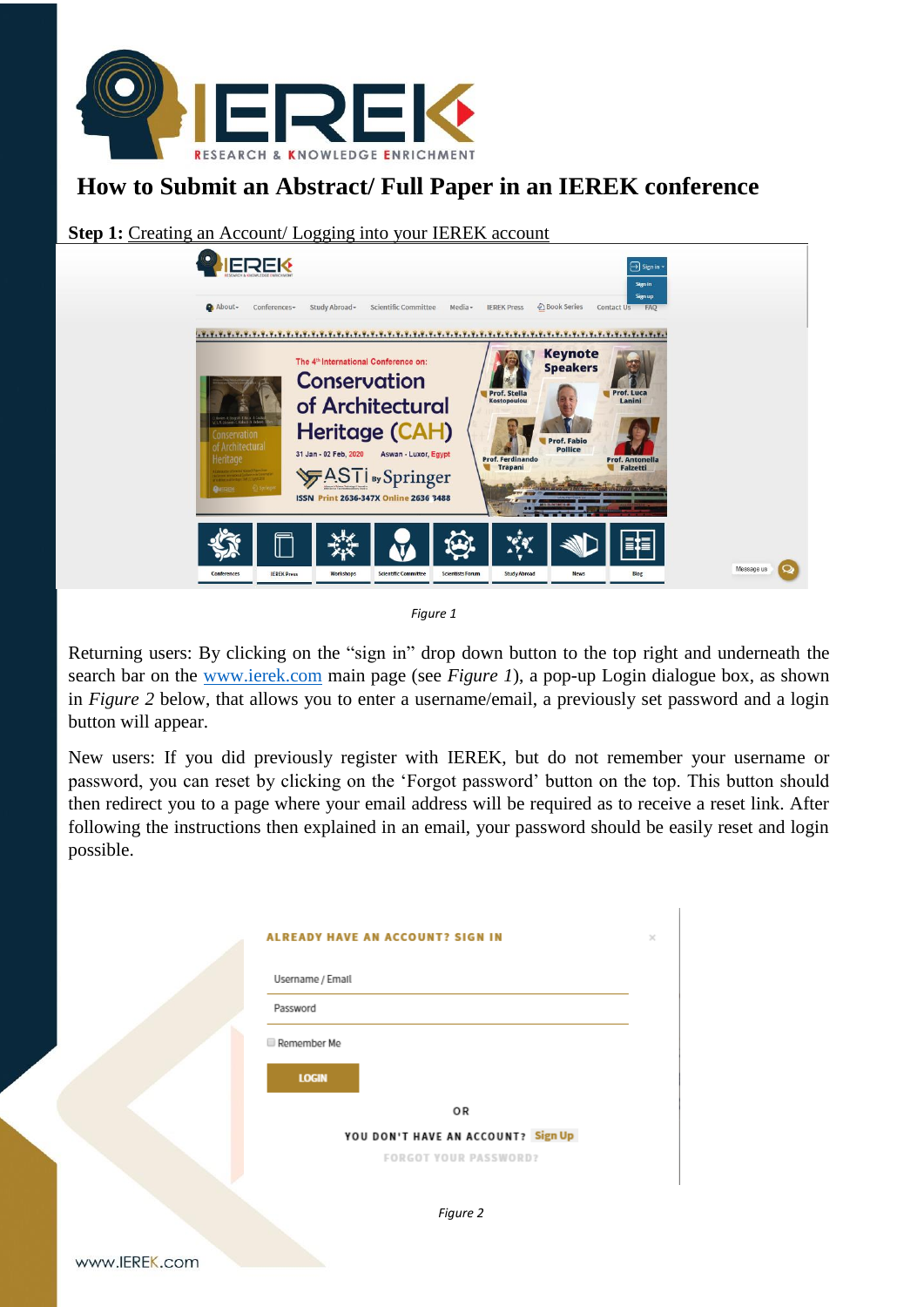

| <b>REGISTER AN ACCOUNT</b>           | New users: If you do not yet have an IEREK account, proceed by                           |
|--------------------------------------|------------------------------------------------------------------------------------------|
| Join IEREK community                 | accessing the www.ierek.com main page and click on the "Hello,                           |
| <b>Choose Title</b>                  | Sign in/my account" drop down button to the top right and                                |
| <b>First Name</b>                    | underneath the search bar. A pop-up registration dialogue box                            |
| <b>Last Name</b>                     | should then appear with required information to fill such as name,                       |
| 6 Male 6 Female                      | email address, country, etc.                                                             |
| Email                                |                                                                                          |
| mm/dd/yyyy                           |                                                                                          |
| <b>Slug</b>                          |                                                                                          |
| <b>Choose Country</b>                |                                                                                          |
| Phone No. +2xxxxxxxxxx               | About-<br>Conferences-<br>Study Abroad -                                                 |
| Password                             | Conferences<br>, Y, Y, Y, Y, Y, Y, Y, Y<br>1, 7, 7, 7, 1<br><b>Previous Publications</b> |
| <b>SIGN UP</b>                       |                                                                                          |
| OR<br>DO YOU HAVE AN ACCOUNT Sign in | The 4 <sup>th</sup> Internation                                                          |
|                                      | Fiaure 4                                                                                 |

#### **Step 2:** Choosing a conference to submit your research

Once registered, and to access the conference you wish to submit your article in, proceed by selecting the 'conferences' drop-down button (see *Figure 4*) from the ribbon tab on the top of the page. Continue by selecting 'upcoming conferences', which should direct you to a page with the upcoming conferences, yet allows you to maneuver through the most recently held conferences. To easily find a conferences in the page available to you, please use the search function (ctrl  $+$  F) and type a word relevant to the title of a conference.

Another alternative to spotting our most popular and upcoming events would be to take a look through our featured events –conferences, workshops and summer schools –further down on IEREK website's homepage.

#### **Step 3:** Registering in your chosen event

By accessing the event of your choice, a "register" button should now appear on the conference page underneath the title, date, and contact email box. (See *Figure 5*)

After having clicked the 'register' button, a message confirming your registration and informing you of the next step should be displayed and an email sent instantly to your email address.

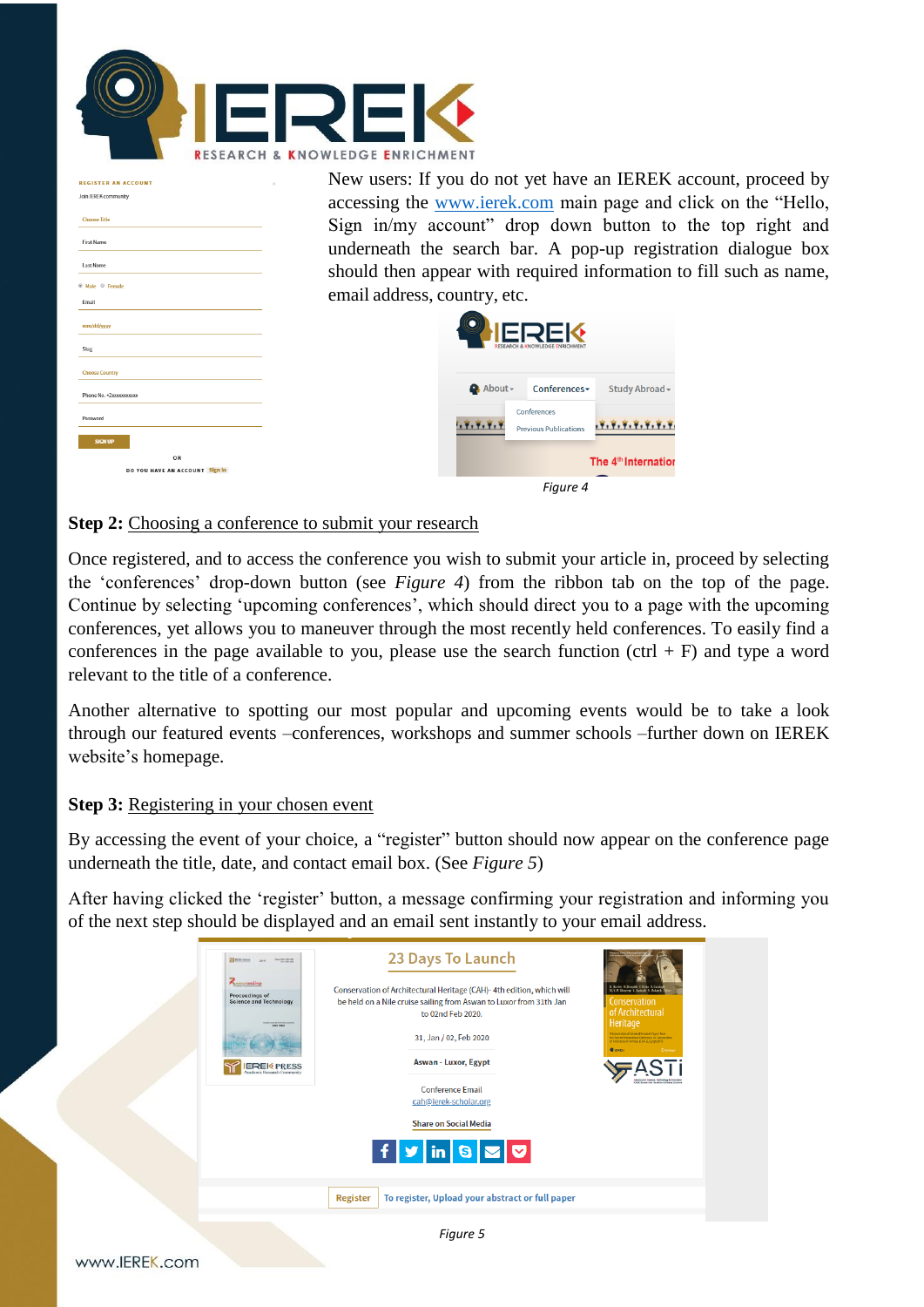

## **Step 4: Submitting an abstract**

After having registered, the 'register' button on the event page in step 3 should now be replaced with a 'Submit an abstract' button (See *Figure 6*). By clicking on it, you should be redirected to a page with instructions on how to submit (See *Figure 7*). You will be requested to pick a topic, fill in the title box with the title of your research paper. You will also be given two ways of submitting

the actual abstract: 1) pasting the content in a text-box provided. 2) uploading an abstract file in PDF, as a Doc or a Docx.

| Conservation of Architectural Heritage (CAH) 4th Edition                                                                                                                                                                                                                                                                                                                                                                                                                                                                                                                                                                                                                                                                                                                        |                                                                       |                                                                                                                                                                                                                                                                                                                                                         |                                                                                              |                                                                                                                                                          |
|---------------------------------------------------------------------------------------------------------------------------------------------------------------------------------------------------------------------------------------------------------------------------------------------------------------------------------------------------------------------------------------------------------------------------------------------------------------------------------------------------------------------------------------------------------------------------------------------------------------------------------------------------------------------------------------------------------------------------------------------------------------------------------|-----------------------------------------------------------------------|---------------------------------------------------------------------------------------------------------------------------------------------------------------------------------------------------------------------------------------------------------------------------------------------------------------------------------------------------------|----------------------------------------------------------------------------------------------|----------------------------------------------------------------------------------------------------------------------------------------------------------|
| Therefore are "There<br><b>Z</b> elourceedings<br>Proceedings of<br>Science and Technology<br><b>IEREK PRESS</b>                                                                                                                                                                                                                                                                                                                                                                                                                                                                                                                                                                                                                                                                | Ø                                                                     | 23 Days To Launch<br>Conservation of Architectural Heritage (CAH)-4th edition, which will<br>be held on a Nile cruise sailing from Aswan to Luxor from 31th Jan<br>to 02nd Feb 2020.<br>31, Jan / 02, Feb 2020<br><b>Aswan - Luxor, Egypt</b><br><b>Conference Email</b><br>cah@ierek-scholar.org<br><b>Share on Social Media</b><br>$\ln  \mathbf{S} $ |                                                                                              | Conservation<br>of Architectural<br>Heritage                                                                                                             |
| Pay now                                                                                                                                                                                                                                                                                                                                                                                                                                                                                                                                                                                                                                                                                                                                                                         |                                                                       |                                                                                                                                                                                                                                                                                                                                                         |                                                                                              | <b>Submit now</b>                                                                                                                                        |
| <b>Board Labour Toronto Library</b><br>ISSN Print 2636-347X Online 2636-3488                                                                                                                                                                                                                                                                                                                                                                                                                                                                                                                                                                                                                                                                                                    | <b>QIEREN</b>                                                         | Figure 6<br><u>⊘</u> Springer                                                                                                                                                                                                                                                                                                                           |                                                                                              |                                                                                                                                                          |
| SUBMIT ABSTRACT Conservation of Architectural Heritage (CAH) 4th Edition<br><b>Dear Colleague,</b><br>Kindly choose the conference's topic, write your paper title and upload your abstract. We will send it to<br>the reviewing committee.<br>Please postpone the payment of the conference fees until your abstract is accepted.<br>* Do not include your name or any personal details in your abstract, to avoid rejection.<br>** If your abstract is accepted, we will inform you and send you the template of writing. Please,<br>continue writing using this template. During this step, you will have to pay the conference fees. Then,<br>we will send you the full information, conference program and letter of visa, if needed. **<br>Fields with ( * ) is required. |                                                                       |                                                                                                                                                                                                                                                                                                                                                         | $\left( \bullet \right)$ 1. Abstract<br>(a) 2. Status<br>$\circledR$ 3. Paper<br>4. Revision | <b>Upload your abstract for revision</b><br>Check your abstract revision status.<br>Upload your paper for revision.<br>Check your paper revision status. |
| Topic: *                                                                                                                                                                                                                                                                                                                                                                                                                                                                                                                                                                                                                                                                                                                                                                        |                                                                       |                                                                                                                                                                                                                                                                                                                                                         | $\circledS$ 5. Result<br>Paper revision result.                                              |                                                                                                                                                          |
| <b>Select Topic</b><br>Paper Title: *                                                                                                                                                                                                                                                                                                                                                                                                                                                                                                                                                                                                                                                                                                                                           |                                                                       | ▼                                                                                                                                                                                                                                                                                                                                                       |                                                                                              | Download Writing Template                                                                                                                                |
| <b>Enter your paper title</b><br>Paste your abstract content here:<br>Edit Insert View Format Table Tools-<br>File +                                                                                                                                                                                                                                                                                                                                                                                                                                                                                                                                                                                                                                                            | Formats -   B   <i>I</i>   臣 亜 田 田   田 - 旧 - 亜 亜   a <sup>o</sup>   国 |                                                                                                                                                                                                                                                                                                                                                         |                                                                                              |                                                                                                                                                          |
|                                                                                                                                                                                                                                                                                                                                                                                                                                                                                                                                                                                                                                                                                                                                                                                 |                                                                       | Fowered by TinyHDE                                                                                                                                                                                                                                                                                                                                      |                                                                                              |                                                                                                                                                          |
| Or upload your abstract file: (Allowed Extinsions: PDF, DOC AND DOCK)<br>Choose File No file                                                                                                                                                                                                                                                                                                                                                                                                                                                                                                                                                                                                                                                                                    |                                                                       |                                                                                                                                                                                                                                                                                                                                                         |                                                                                              |                                                                                                                                                          |
| Please Confirm that you Read Instructions.                                                                                                                                                                                                                                                                                                                                                                                                                                                                                                                                                                                                                                                                                                                                      |                                                                       | <b>Submit Abstract</b>                                                                                                                                                                                                                                                                                                                                  |                                                                                              |                                                                                                                                                          |
|                                                                                                                                                                                                                                                                                                                                                                                                                                                                                                                                                                                                                                                                                                                                                                                 |                                                                       |                                                                                                                                                                                                                                                                                                                                                         |                                                                                              |                                                                                                                                                          |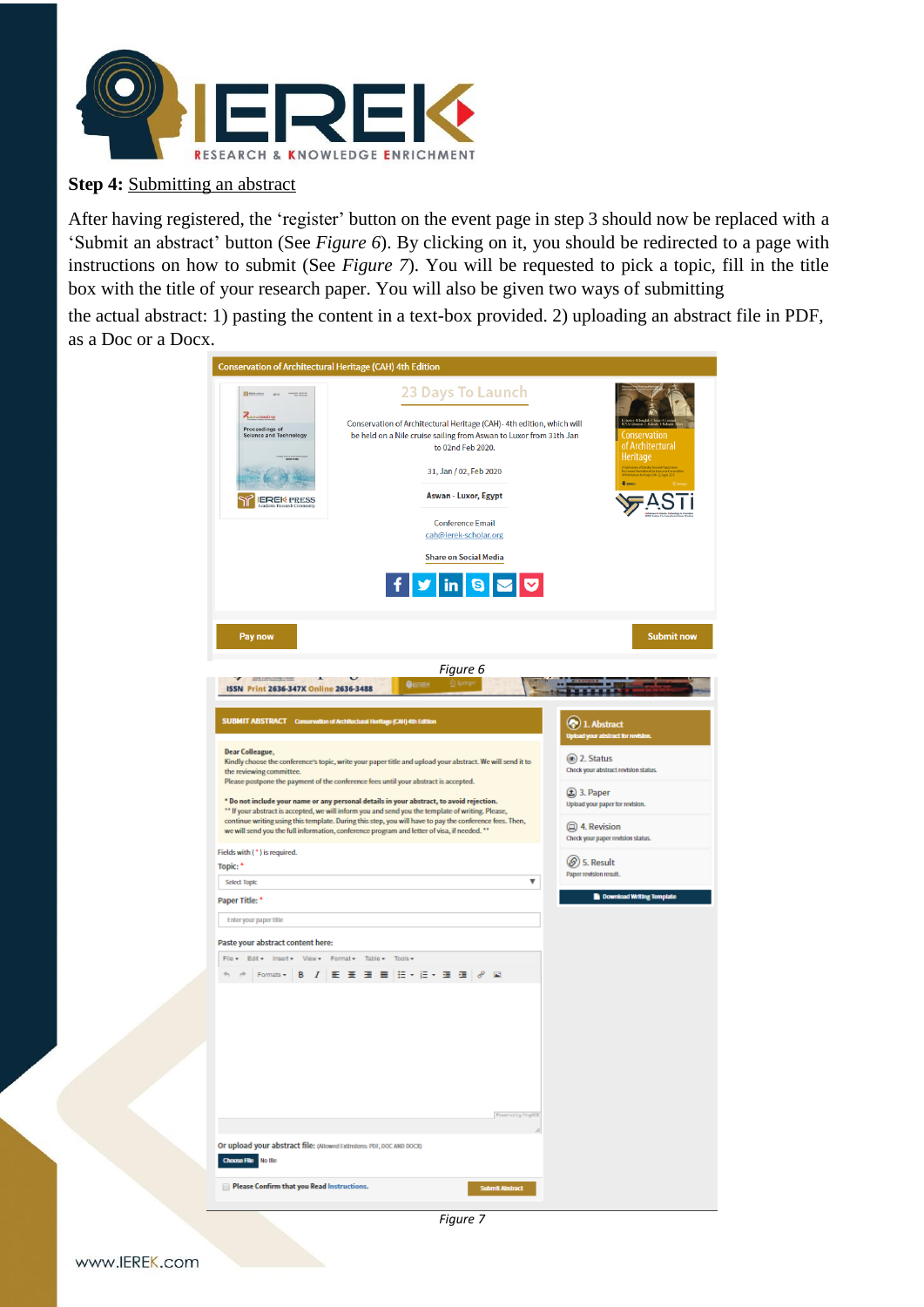

## **Step 5:** Monitoring the Status of your paper

After successfully submitting your abstract to the IEREK website, you will be sent an email for confirmation and should now be able to see information shown in *figure 8* below. Until acceptance is communicated to you through the website/by email, and during this phase, you should be tracking your paper and preparing for your full paper submission (the following step).

A template of writing your full paper must be followed and can be founded and downloaded below the '5. Result' button in the abstract submission page.

| ABSTRACT STATUS Green Urbanism - 2nd edition |                                               |                                   | 1. Abstract<br>Upload your abstract for revision. |  |
|----------------------------------------------|-----------------------------------------------|-----------------------------------|---------------------------------------------------|--|
| Title<br>test submission                     | <b>Submission Date</b><br>2018-05-29 11:50:03 | <b>Status</b><br>Pending Approval | 2. Status<br>Check your abstract revision status. |  |
|                                              |                                               |                                   | $1$ 3. Paper                                      |  |
|                                              | Figure 8                                      |                                   | Figure 9                                          |  |

Before submitting your full paper, ensure that it adheres to the following criteria:

- (1) Is the topic relevant to the conference?
- (2) Are the writing and structure clear?
- (3) Are graphics, photos, illustrations used where needed?
- (4) Are the aims of the study clearly stated?
- (5) Are the objectives of the study achieved?
- (6) Is the literature review relevant and adequate?
- (7) Has the author used an appropriate methodology and has it been clearly explained?
- (8) Has the author interpreted the findings correctly?
- (9) Is the paper a significant contribution to the field?

These are the registration and revision procedures for publication that all authors should follow.

**Step 6: Submitting your full paper** 

After having received your abstract acceptance, please access the manage submission option from your profile (See *Figure 10*)